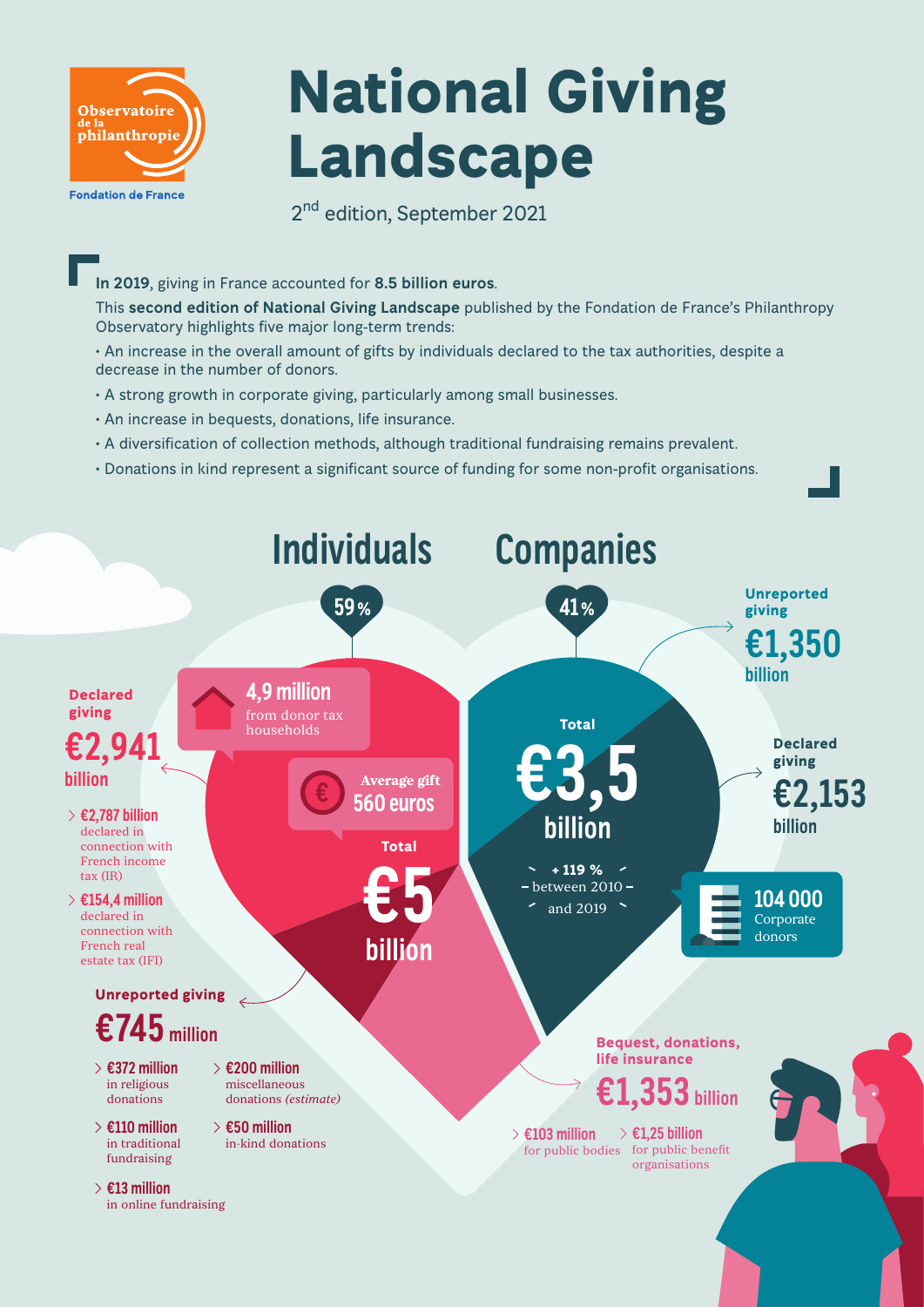# **Who are the recipients of giving?**

The three main sectors benefiting from giving are the social, medical-social and health sector (40%), religions (around 23%), followed by education and research (19%). The figure for donations made to religions is underestimated, as the data obtained essentially reflects those made to Christian religions.

Non-profit organisations are the main recipients of gifts and bequest (93%) compared to public organisations (7%). Among non-profits, public benefit organisations (PBOs) lead the way (37%), followed by public benefit foundations (PBFs, 27%) and religious charities (21%).

#### Gifts and bequests to non-profits and public organisations by sector, 2012-2019



Organisations receiving gifts and bequests, by legal status, 2012-2019



Source: Public Finances Directorate General (DGFIP) and financial accounts of 161 non-profit organisations

Source: DGFIP and financial accounts of 161 non-profit organisations.

### **Focus on public bodies - recipients of some littleknown giving**

The French State and its public institutions can receive gifts and bequests, as can local authorities and related organisations. These donations can be declared for tax purposes in the same way as donations to non-profits. Giving to public organisations accounts for **7% of the total amount of giving.**



Structure and trend in donations and legacies to public bodies by category

The amount of gifts and bequests received by all public organisations is significant compared to those received by nonprofits, and is actually on the rise. Indeed, these gifts and bequests have doubled since 2012, reaching €380 million in 2019. This overall increase is mainly driven by gifts and bequests received by State operators and local authorities. The sharp increase in 2018 and 2019 was also a result of gifts related to Hurricane Irma and the Notre-Dame fire. In general, these gifts mainly benefit culture, hospitals and municipalities.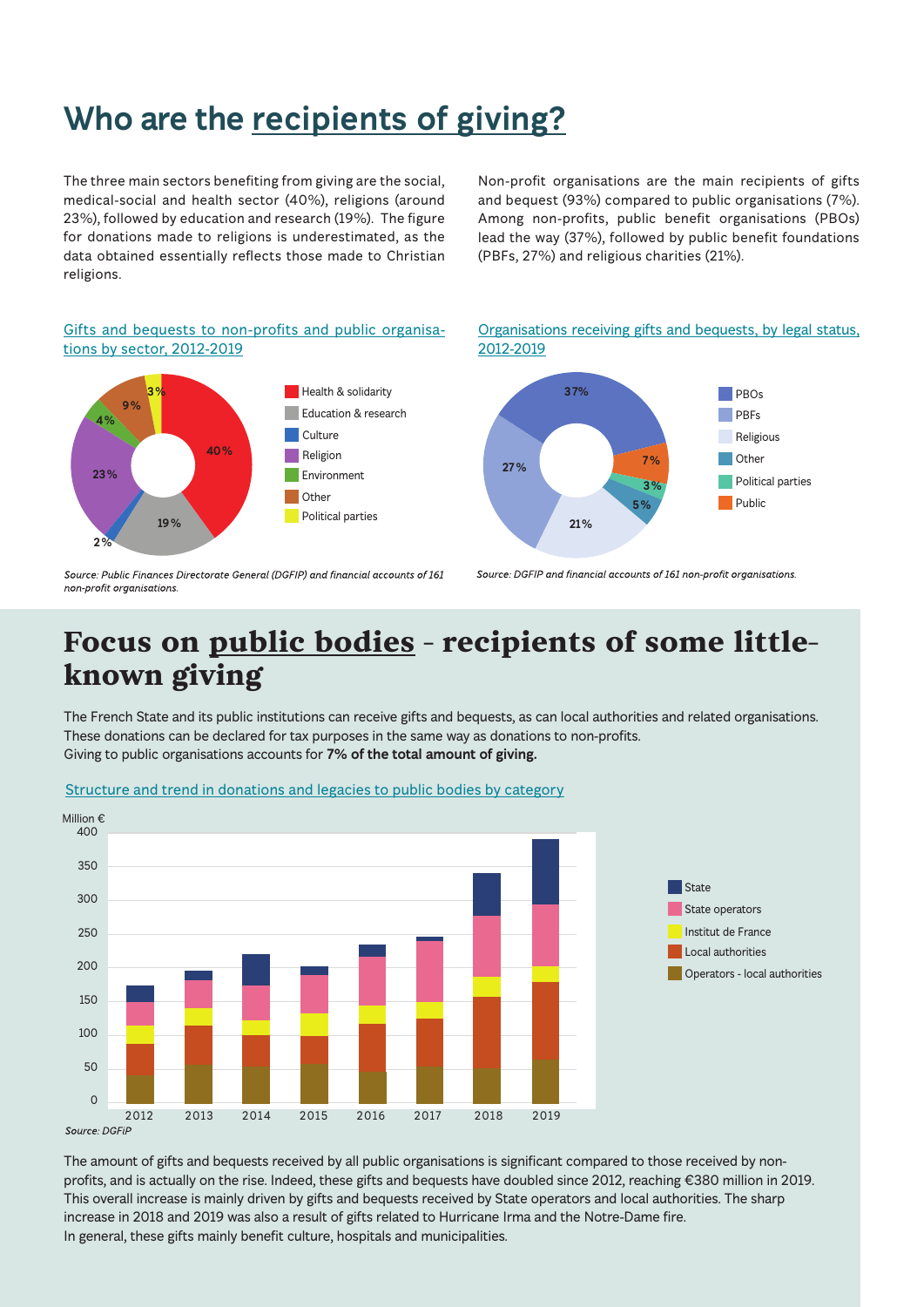### **An increase in donations driven by more generous donors**

While donations declared to the tax authorities increased significantly until 2016, 2017 saw a drop in the amount of donations due the French solidarity tax on wealth (ISF) being replaced with the French tax on real estate wealth (IFI)**\***. Since then, they seem to be rising back up to previous figures, although the number of donor households has decreased.

#### **Donor numbers continue to decline**

Since 2015, the cumulative number of households declaring donations for French income tax (IR) and French wealth tax (ISF/IFI) has been steadily declining: **4.9 million tax households benefited from tax relief for their donations in 2019**, compared to 5.7 million in 2015.

This decline was even sharper in relation to wealth tax, when ISF was replaced with IFI. The number of tax-household donors was almost halved, with nearly 27,000 IFI donors in 2019, compared with 51,362 in 2017 (the final year of the ISF).

#### **Overall donation amount maintained by increase in average donation size**

In 2019, the total amount of donations declared in connection

with IR stood at **2.8 billion**, that is, 5% more than in 2015. This augmentation is linked to the **increased average donation per household**, which rose from 450 euros in 2015 to 560 euros in 2019. This occurred despite the impact of the wealth tax reform: 154.4 million euros were declared in 2019 in the IFI return, compared to 267 million by donors in the last year of ISF. As with ISF, three-quarters of households donating in connection with IFI also declared donations deducted from IR.

#### **Income and age: two key factors**

The increase in donations is driven by the most affluent households. Those declaring an income of more than 60,000 euros account for 23% of donors and 43% of the amounts declared. These households donate more frequently than households with more modest incomes, however the latter donate proportionally more.

Age is also a key factor: in 2019, 32% of donors were aged 70 and over, versus 11% of donors aged between 30 and 39.



**\***The DGFiP data on donations declared in IFI returns are not attached to the year of tax payment but to the year n-1, i.e. 2017 for the 2018 IFI.

#### Overall trend in donations declared in IR and ISF/IFI returns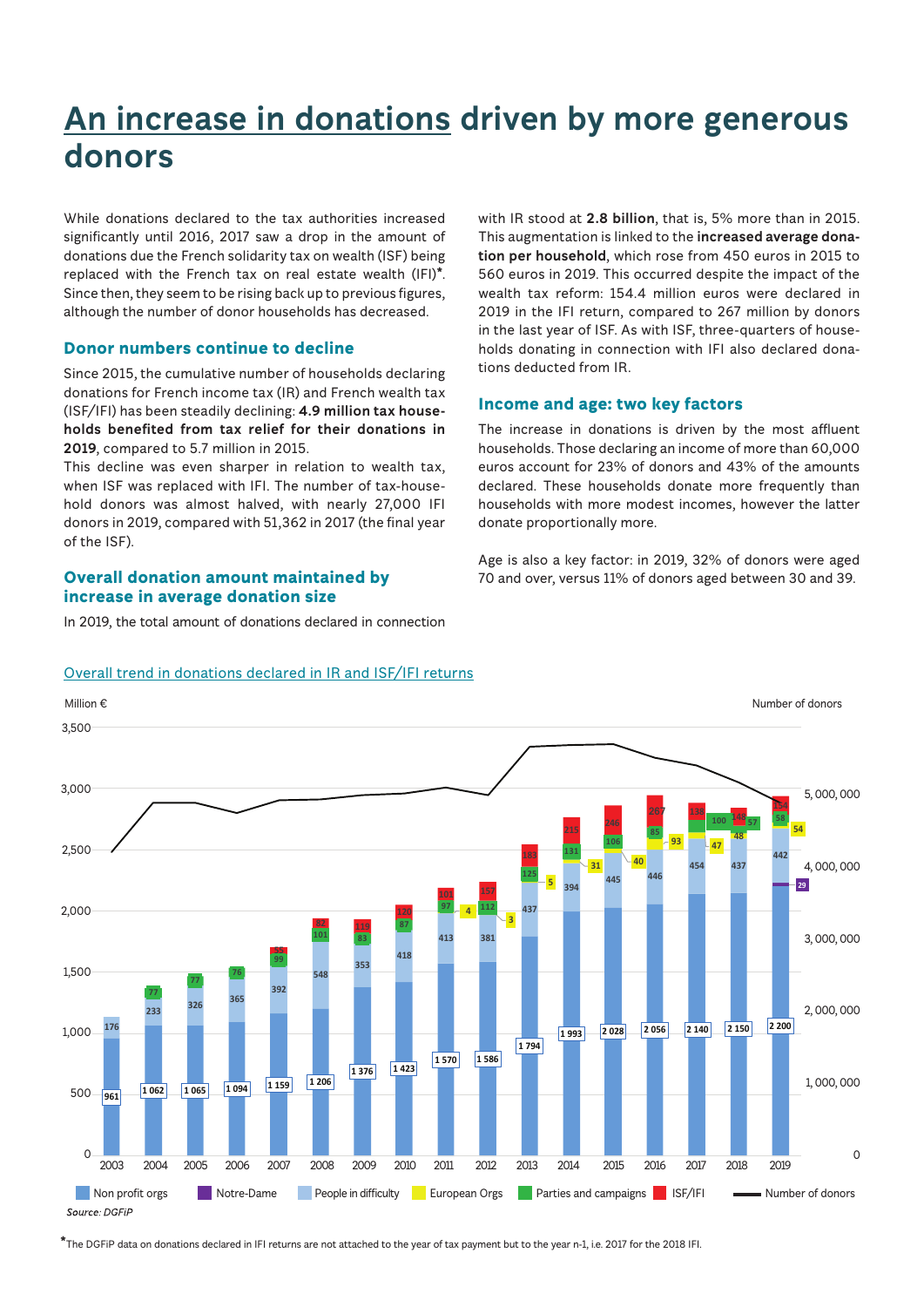### **Strong growth in corporate giving**

The amount of donations declared as corporate giving, like the number of corporate donors, has risen sharply over the past 10 years, with **the amount of corporate giving growing 119%** between 2010 and 2019.

#### **3.5 billion euros in corporate giving**

In 2019, the total amount of donations declared to the tax authorities by companies was almost 2.2 billion euros. Unreported donations were estimated at 1.35 billion euros. The total amount of corporate giving was therefore estimated at **3.5 billion euros** in 2019.

In 2010, 28,174 companies declared donations to the tax authorities, whereas in 2019, this figure was 104,000.

#### Changes in the amount of donations declared in the corporate income tax and in the number of corporate donors



Source: DGFiP

#### **Small businesses increasingly involved**

The number of very small businesses declaring donations increased fourfold between 2010 and 2018, from 15,500 to nearly 62,000. In 2018, these companies accounted for two out of three corporate donors.

#### Number of donor companies and amount of corporate giving by turnover in 2018







Source: DGFiP

In addition, the amount of donations deducted via the corporate tax has increased significantly for companies with fewer than 250 employees. In particular, **companies with fewer than 10 employees have seen the amount of their donations triple in eight years**, rising from 31 million euros in 2010 to 100 million euros in 2018. While large companies are still the biggest contributors to corporate giving, the weight of their donations has fallen by 8 points in eight years: in 2018, their declared donations accounted for 54% of the total amount, compared to 62% in 2010.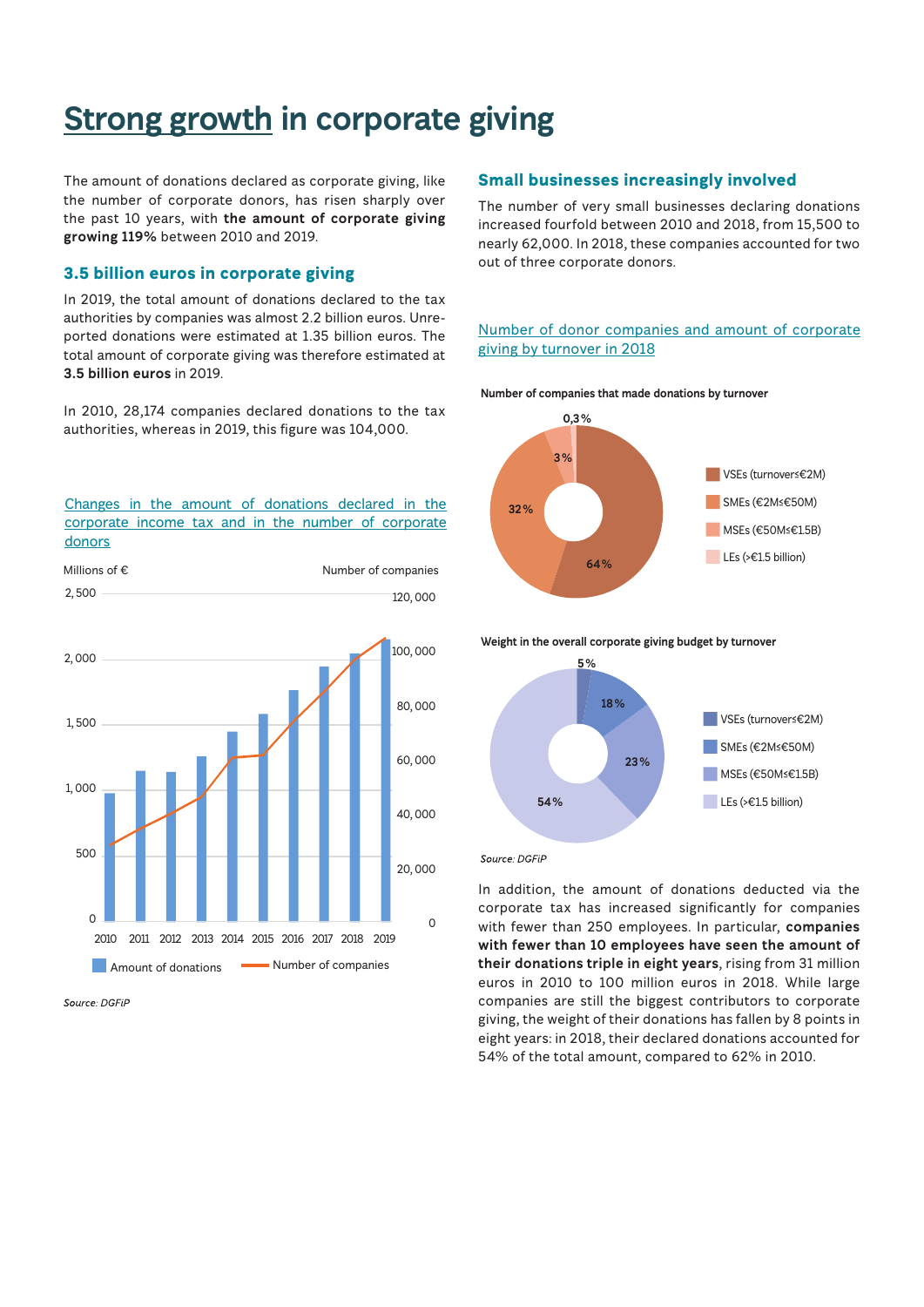## *"Libéralités"* **on the rise: a major source of funding in France**

*"Libéralités"*, which in the French system include bequests, donations and life assurance, account for a significant proportion of public benefit organisations' funds.

#### **A high concentration in** *"libéralités"* **received**

*"Libéralités"* to non-profits was estimated to amount to more than €1.25 billion in 2019, representing steady growth between 2007 and 2019, along with gifts. *"Libéralités"* remain highly concentrated among a small number of organisations: **17 organisations receive on average more than €10 million per year and collect 73% of the overall amount of** *"libéralités".*

#### Comparative change in total "libéralités" and gifts to non-profits between 2007 and 2019



Source: financial accounts of 161 non-profit organisations

#### **Research and solidarity — the main recipients of "libéralités"**

Organisations supporting research are the primary recipients of donations, followed by those whose main mission is solidarity. By way of comparison, religious organisations are the primary recipients of gifts, followed by humanitarian organisations. This corresponds, on the one hand, to the significance of contributions to the Catholic Church and, on the other, to the fact that humanitarian action is often for emergencies and thus results in immediate gifts.

The PBFs receive the most *"libéralités"*, while the PBOs are the main recipients of gifts from the panel of organisations covered in the Landscape.

#### Distribution of the amounts of "libéralités" and gifts according to the legal nature of the recipients, 2007- 2019



Source: financial accounts of 161 non-profit organisations



#### **recipients** Distribution of "libéralités" and gifts received between 2007 and 2019 according to the main field of activity of the

Source: financial accounts of 161 non-profit organisations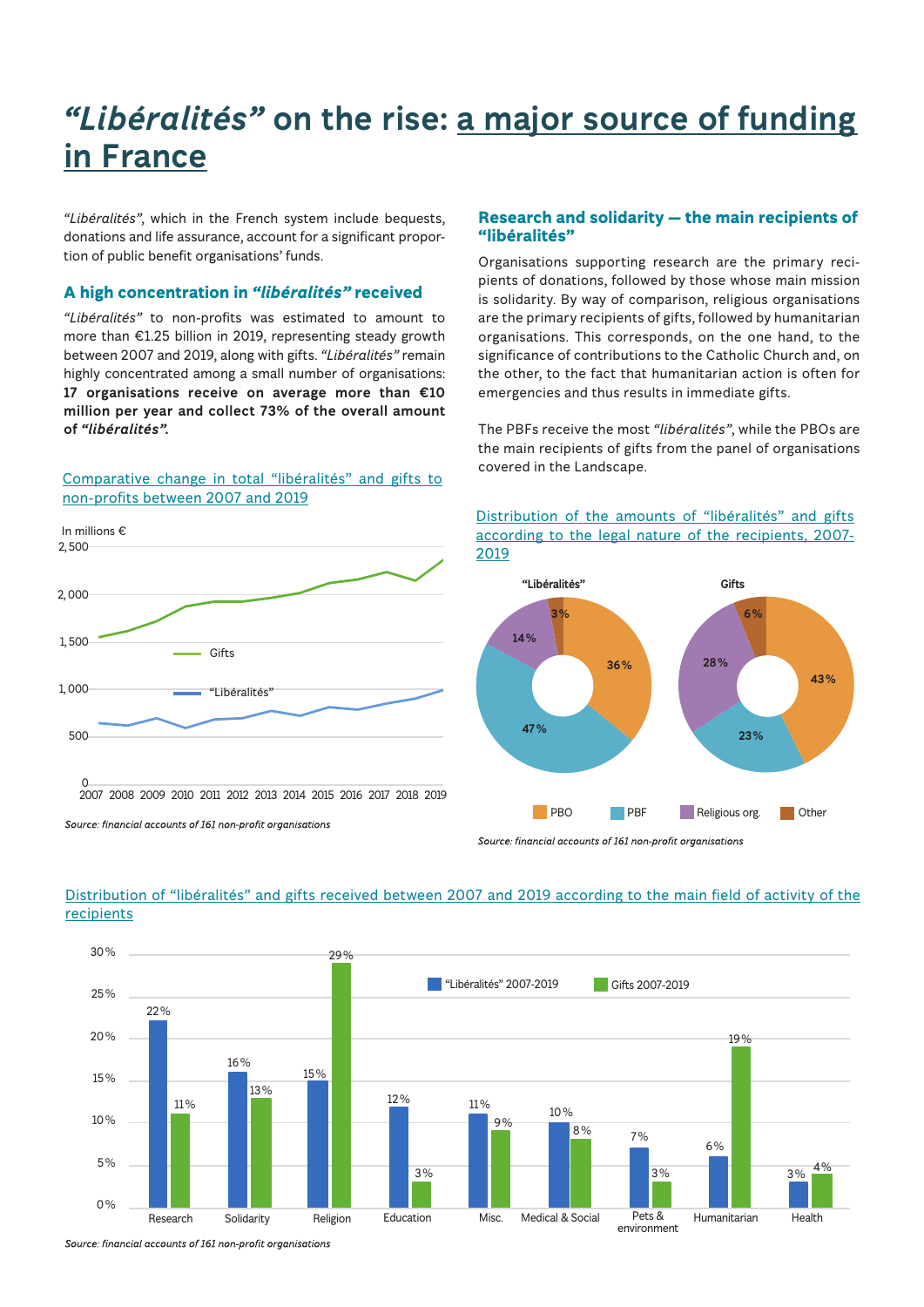### **Increasingly diversified fundraising methods**

While online fundraising is a way to diversify funding and reach new donors, traditional fundraising methods are still prevalent for non-profits.

#### **Traditional fundraising is still prevalent**

**Direct mail** plays an important role in non-profit fundraising despite the downward trend: large organisations sent nearly 158 million letters in 2019, compared to 166 million in 2018.

**Collection** on streets and in public spaces aims to raise modest, non-deductible gifts. According to this survey the amount gathered through various forms of collection totalled 162 million euros, almost all of which came from religious offering. **Street fundraising** – totalling about 400 million euros - is based on a different model, which consists of obtaining regular donations via direct debit.

In addition, hundreds of **fundraising events** are organised each year. The amount of unreported donations identified in this survey totalled 61 million euros.

#### **Expansion of new fundraising methods**

While it is growing rapidly, **online fundraising** does not currently play a major role. Nonetheless, the 2020 health crisis has reinforced the use of the internet as a fundraising channel.

In 2019, €79.6 million were raised in donations through **crowdfunding**, for around 15,000 campaigns run by nonprofits among others. These donations increased overall between 2015 and 2019 (+58%).

Online gaming community fundraising marathons have become a new trend. For instance, in 2019, a marathon organised for the Pasteur Institute to support biomedical research raised €3.5 million.

**"No-cost" donations** are donations that do not cost the donor anything (e.g., advertising views or loyalty card points). Because of their nature, these contributions are not tax deductible. Eight million euros were raised through this method.

**Micro-donation** refers to all micro donations made by rounding up your purchases at the cash register or online, from your monthly salary payments or your bank account balance. In 2019, the social business MicroDon raised 7.4 million euros - twice as many donations as the previous year.

### **In-kind donations estimated at 606 million euros**

Whether it is food, clothing, furniture or works of art, these donations represent a significant form of giving for recipient organisations, such as charities promoting solidarity and economic integration or heritage organisations (e.g., museums, libraries), etc.

Based on the expenditure of 54 organisations, donations in kind in 2019 were estimated at a minimum of 598 million euros. Les Banques Alimentaires, Secours Populaire and Restaurants du Coeur were still the main recipients.

The proportion of declared and unreported donations was difficult to assess. However, undeclared donations in kind to Les Banques Alimentaires amounted to **at least €41.8 million.**

In addition, donations in kind to public bodies amounted to €7.7 million, bringing **the total amount to €606 million, of which €50 million was unreported.**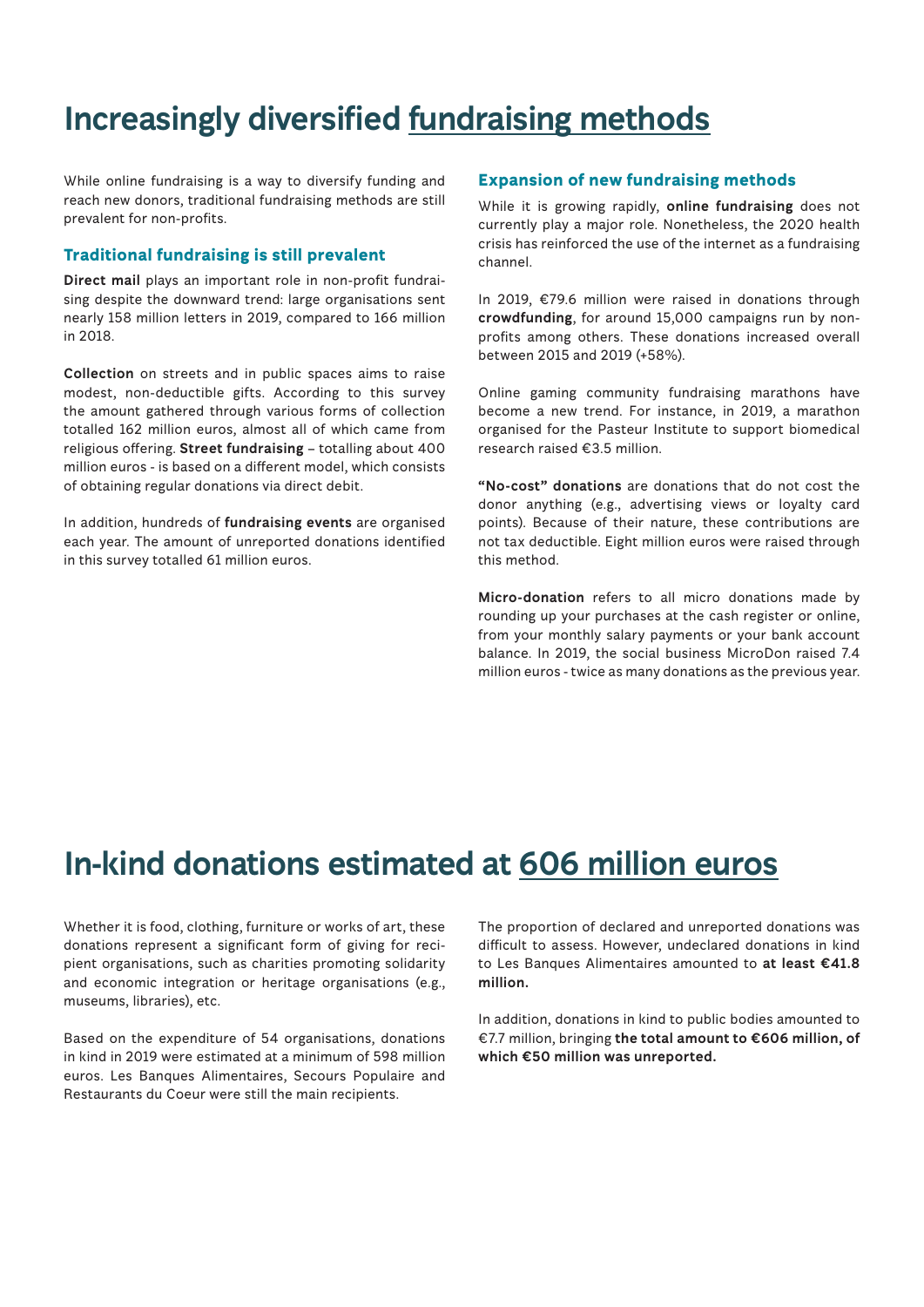### **Emergencies: exceptional donor engagement**

Over the past two decades, the development of philanthropy in France has been marked by donations collected in response to exceptional events, including the 2004 Indian Ocean tsunami, the 2010 earthquake in Haiti, and the 2017 hurricanes in the Caribbean. Giving surged again after the fire at Notre-Dame Cathedral in Paris and during the 2020 pandemic.

#### **Rebuilding Notre-Dame**

As at 31 December 2019, donations totalled €184 million for 338,086 donors. This amount does not take into account pledges or commitments that were subject to an agreement, for which the sums have not yet been paid out. Approximately 65% of donations came from legal entities (mainly companies), and nearly 88% from France.

#### Breakdown of amounts received in 2019 by origin



Source : Cour des comptes

120,640 tax households declared their donations on their income tax returns for an amount of 29.06 million euros (this is a non-exhaustive figure, as the specific deduction is capped at 1,000 euros). Among Notre-Dame donors, households with an income of more than 60,000 euros are over-represented. These households represent 35% of Notre-Dame donors and 23% of donors declaring through their income tax.

#### **The COVID-19 pandemic – a defining event for 2020**

Although this is the 2019 Giving Landscape, we have chosen to focus briefly on 2020 to provide a glimpse of giving during the health crisis.

A number of emergency fundraising events were held in response to the health and economic crisis caused by the pandemic. According to the 2021 Philanthropy Barometer\*, at least 155 million euros have been raised through exceptional fundraising efforts by foundations. It is important to highlight the unprecedented nature of these appeals for donations, which were not only instigated by charitable organisations: from March 2020, many citizens started their own online fundraising kitties to support the initial victims of the crisis and carers. During the first year of the pandemic, the amount of donations collected on participatory funding platforms increased by a factor of 2.5, bringing the total amount to 218.5 million euros.

Beyond the major dedicated fundraising operations, a positive impact was observed for all charitable organisations. Some saw an increase in the number of donations. Fifty-six charities and foundations that are members of France Générosités, a key union in France for non-profit organisations, recorded exceptional growth of 13.7% in the amount of donations between 2019 and 2020.

A survey conducted in June 2020 by the French network promoting corporate philanthropy, Admical, showed that 95% of its member companies that responded had already committed to addressing the health crisis from the beginning of the pandemic.